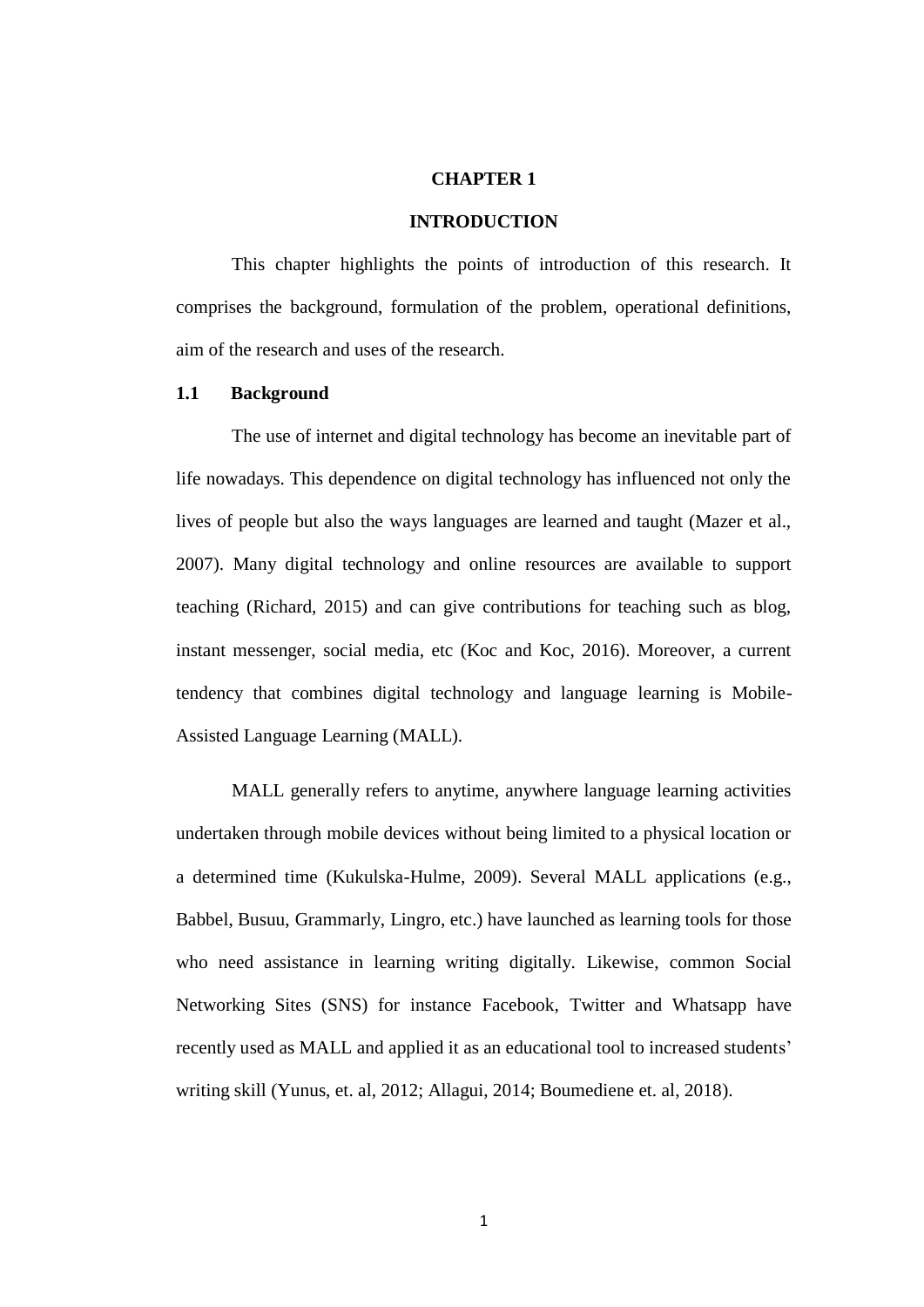As one of the Social Network Sites, Instagram, which was launched in 2010, has been one of the most popular SNS among young people. Nowadays students tend to access Instagram and consider it as their favourite social media (Chen, 2020), with the highest share of Instagram users in Indonesia, 36.3 percent, were between the ages of 18 to 24 years old (Statista, 2020). Instagram also can be integrated as the teaching media in classroom writing. Several studies concluded that Instagram offered students' inventive activities which can lead to improve students' writing skill (Listiani, 2016; Purwandari, 2017)

As the pre-observation conducted in one of the high school in Tasikmalaya, most of the teachers use another SNS such as Facebook, Telegram and Whatsapp as their online teaching media during this Covid-19 pandemic. Yet, there are still teachers in one of Senior High Schools at Tasikmalaya who use Instagram in their online teaching. They use it to integrate their teaching writing as a teaching medium to teach caption writing at eleventh grade and formal invitation at twelfth grade as the basic competencies needed in the syllabus. Therefore, this study is focusing on investigating teachers' perceptions that used Instagram in their teaching writing.

There is similar study conducted by Akhiar, Mydin, and Kasuma (2017) investigating the students' perceptions and attitudes on using Instagram in their English writing. The results demonstrated students' high positive perceptions and views towards using Instagram in improving their writing skills. Besides, the researcher did not find any articles of qualitative research in which teachers' perceptions about Instagram in teaching writing have been examined. Johnson in Alnujaidi (2017) proposes that perception is an external factor that focuses on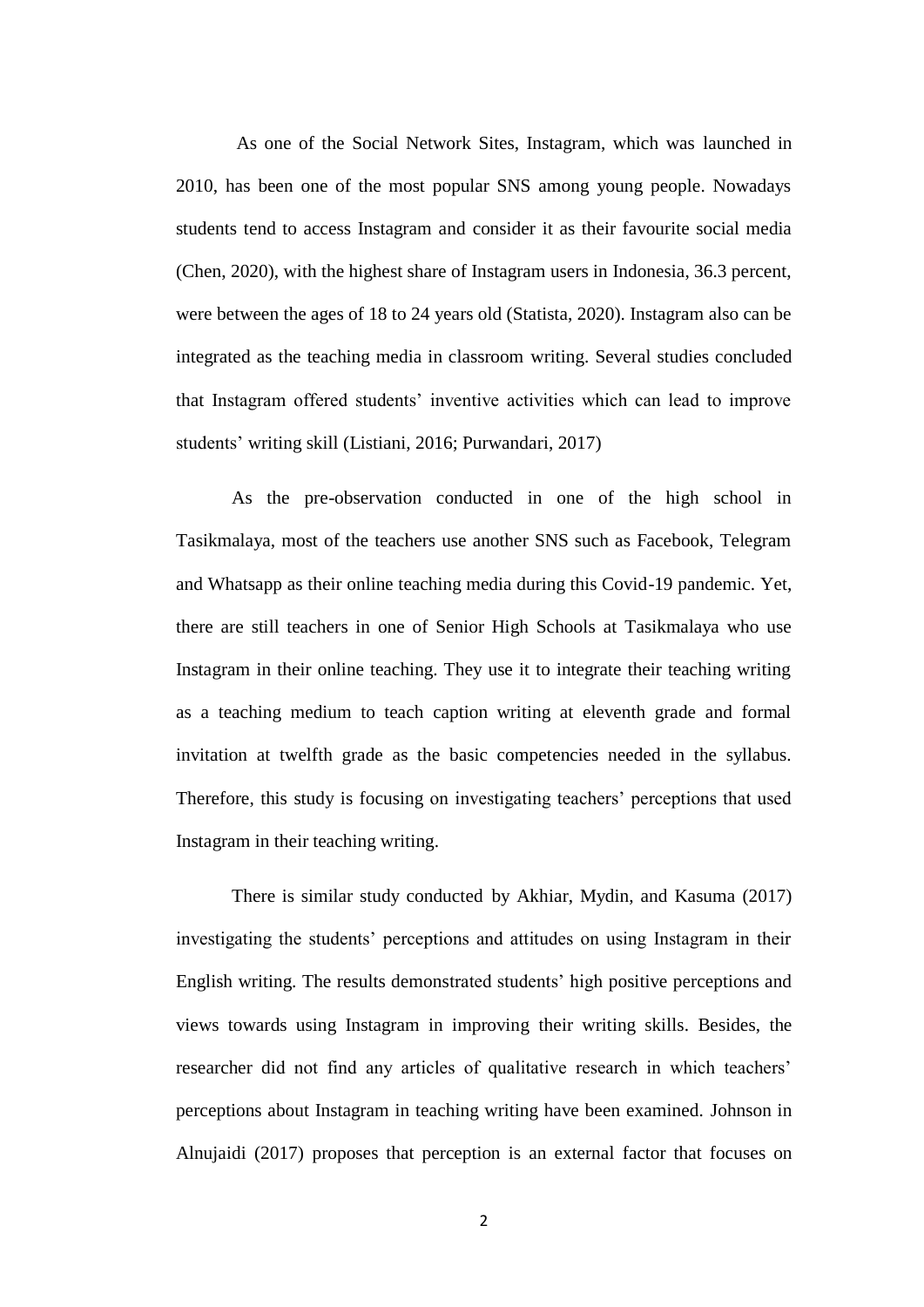person's point of view, understanding, belief, and reaction to an innovation. As attitudes and perceptions can influence the participants' use of SNS, it is critical to study and understand the teachers' perceptions on SNS effectiveness in their teaching process. Thus, this study attempts to focus on describing Teachers' Perceptions on using Instagram in their teaching writing.

## **1.2 Formulation of Problem**

In this study the researcher addressed the following question, "What are the Teachers' Perceptions on using Instagram in their teaching writing?"

## **1.3 Operational Definition**

To avoid misunderstanding about the terms set out in this study, the researcher provides some definitions related to this study, as follow:

| <b>1.3.1</b> Teachers' Perceptions : |               | The ability of teachers to understand,    |
|--------------------------------------|---------------|-------------------------------------------|
|                                      |               | notice or become aware of something       |
|                                      |               | through the sense as a result of          |
|                                      |               | perceiving. It is explored by the         |
|                                      |               | limitation of selection, organization and |
|                                      |               | interpretation.                           |
| <b>1.3.2</b> Teaching Writing        | $\mathcal{L}$ | An instructed teaching which involved     |
|                                      |               |                                           |

Instagram as a medium to teach caption

writing and invitation text.

3